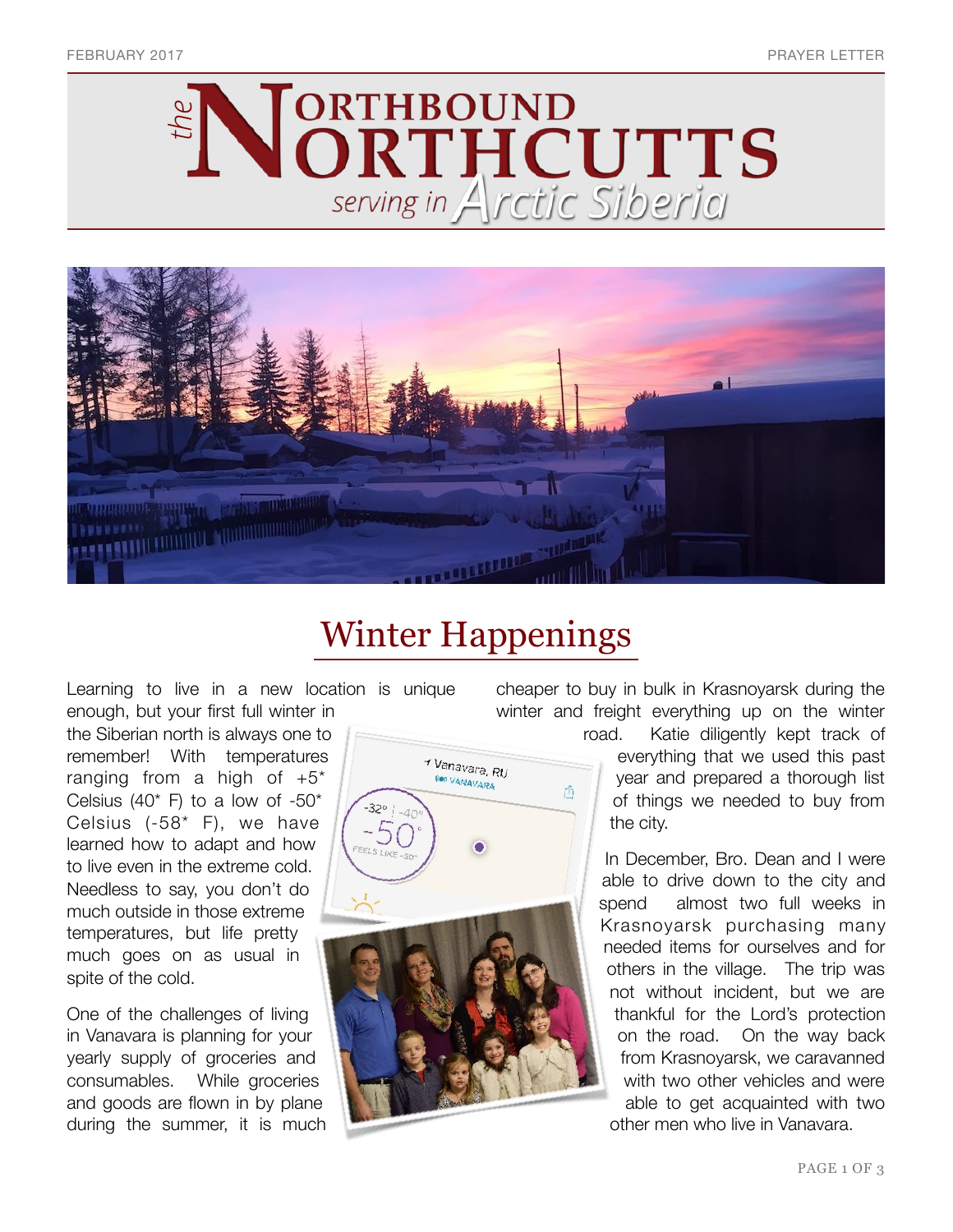Our first full winter in Vanavara also brought with it some great family happenings! Without a doubt, the highlight of the season was having Katie's parents come for a visit. It was a great joy to introduce them to our neighbors and friends here in the village and the kids were completely spoiled by their time with "Mimi" and "Bumpa". Upon their departure, we flew down to the city with them and spend a few days showing them around in Krasnoyarsk before they returned to America.



The need for prayer for safety on the road cannot be overstated. On our supply run down to the city in

December, about 255km (160 miles) outside of Krasnoyarsk, the ignition wiring harness in Bro. Dean's van shorted out and melted through. We limped it into the closest city and parked it and continued into Krasnoyarsk in our vehicle. Two days later Bro. Dean returned for the van and was able to get it back to Krasnoyarsk for repairs. After having the van completely rewired, he was again roadworthy and ready to return to Vanavara. Upon our arrival back to Vanavara, his clutch went out and the engine developed other mechanical problems. He is currently working to get these problems sorted out and will be looking for a replacement vehicle in the near future.

Elliot celebrated his 8th birthday in December and requested a "Hunting Party", so we decked out the house in Realtree camo and blaze orange and invited a number of his friends for the party. His party came complete with an authentically styled Remington shotgun cake and shells.



## Family Corner

Karalyn celebrated her 5th birthday at the end of January and she wanted a "Minnie Mouse Party". Thankfully she didn't request a Minnie Mouse cake, but instead she opted for a chocolate-chip cookie ice cream sandwich cake! Pink, purple and polkadots galore made for one satisfied birthday girl.





Our vehicle problems began in Krasnoyarsk when I tried to renew the truck registration. When the inspector could not find the engine serial number, the

truck was impounded and an investigation was opened. After a full week of needless paperwork and inspections, I finally obtained a sworn statement from the mechanic who rebuilt my engine last year, which resolved the issue and I was able to complete the registration. Upon our arrival back to Vanavara, the truck developed a horrible engine knock and rattle and it looks like I will have to have it towed down to the city for at least partial engine rebuild *(for the 2nd time)*. If it turns out to be anything more serious, I will probably be looking at selling it and buying one with a more reliable engine.